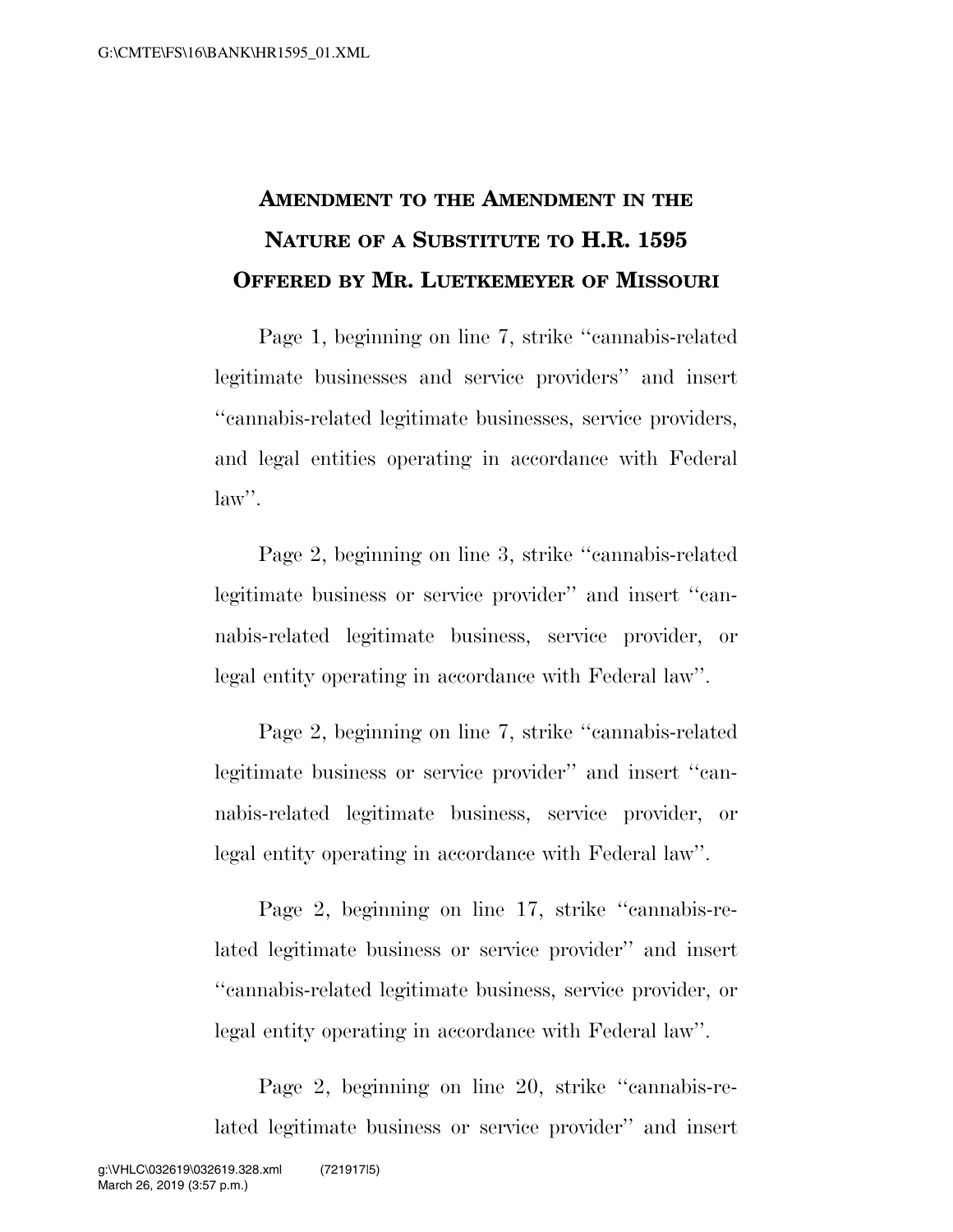''cannabis-related legitimate business, service provider, or legal entity operating in accordance with Federal law''.

Page 2, beginning on line 23, strike ''cannabis-related legitimate business or service provider'' and insert ''cannabis-related legitimate business, service provider, or legal entity operating in accordance with Federal law''.

Page 3, beginning on line 3, strike ''cannabis-related legitimate business or service provider'' and insert ''cannabis-related legitimate business, service provider, or legal entity operating in accordance with Federal law''.

Page 3, beginning on line 8, strike ''cannabis-related legitimate business or service provider'' and insert ''cannabis-related legitimate business, service provider, or legal entity operating in accordance with Federal law''.

Page 3, beginning on line 10, strike ''cannabis-related legitimate business or service provider'' and insert ''cannabis-related legitimate business, service provider, or legal entity operating in accordance with Federal law''.

Page 3, beginning on line 13, strike ''cannabis-related legitimate business or service provider'' and insert ''cannabis-related legitimate business, service provider, or legal entity operating in accordance with Federal law''.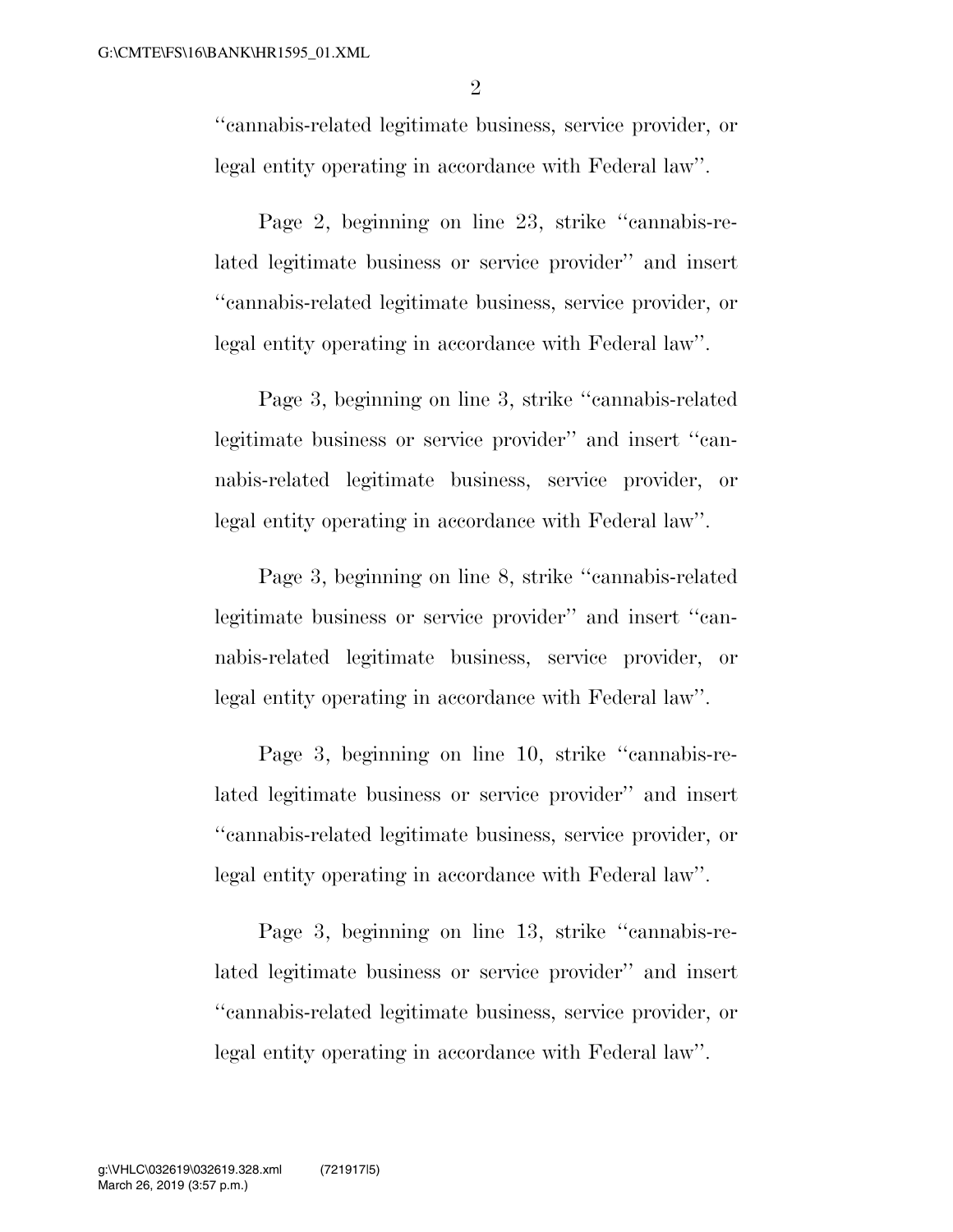3

Page 3, beginning on line 16, strike ''cannabis-related legitimate business or service provider'' and insert ''cannabis-related legitimate business, service provider, or legal entity operating in accordance with Federal law''.

Page 3, beginning on line 20, strike ''cannabis-related legitimate business or service provider'' and insert ''cannabis-related legitimate business, service provider, or legal entity operating in accordance with Federal law''.

Page 3, beginning on line 24, strike ''cannabis-related legitimate business or service provider'' and insert ''cannabis-related legitimate business, service provider, or legal entity operating in accordance with Federal law''.

Page 4, beginning on line 10, strike ''cannabis-related legitimate business or service provider'' and insert ''cannabis-related legitimate business, service provider, or legal entity operating in accordance with Federal law''.

Page 4, beginning on line 15, strike ''cannabis-related legitimate business or service provider'' and insert ''cannabis-related legitimate business, service provider, or legal entity operating in accordance with Federal law''.

Page 4, beginning on line 18, strike ''cannabis-related legitimate business or service provider'' and insert ''cannabis-related legitimate business, service provider, or legal entity operating in accordance with Federal law''.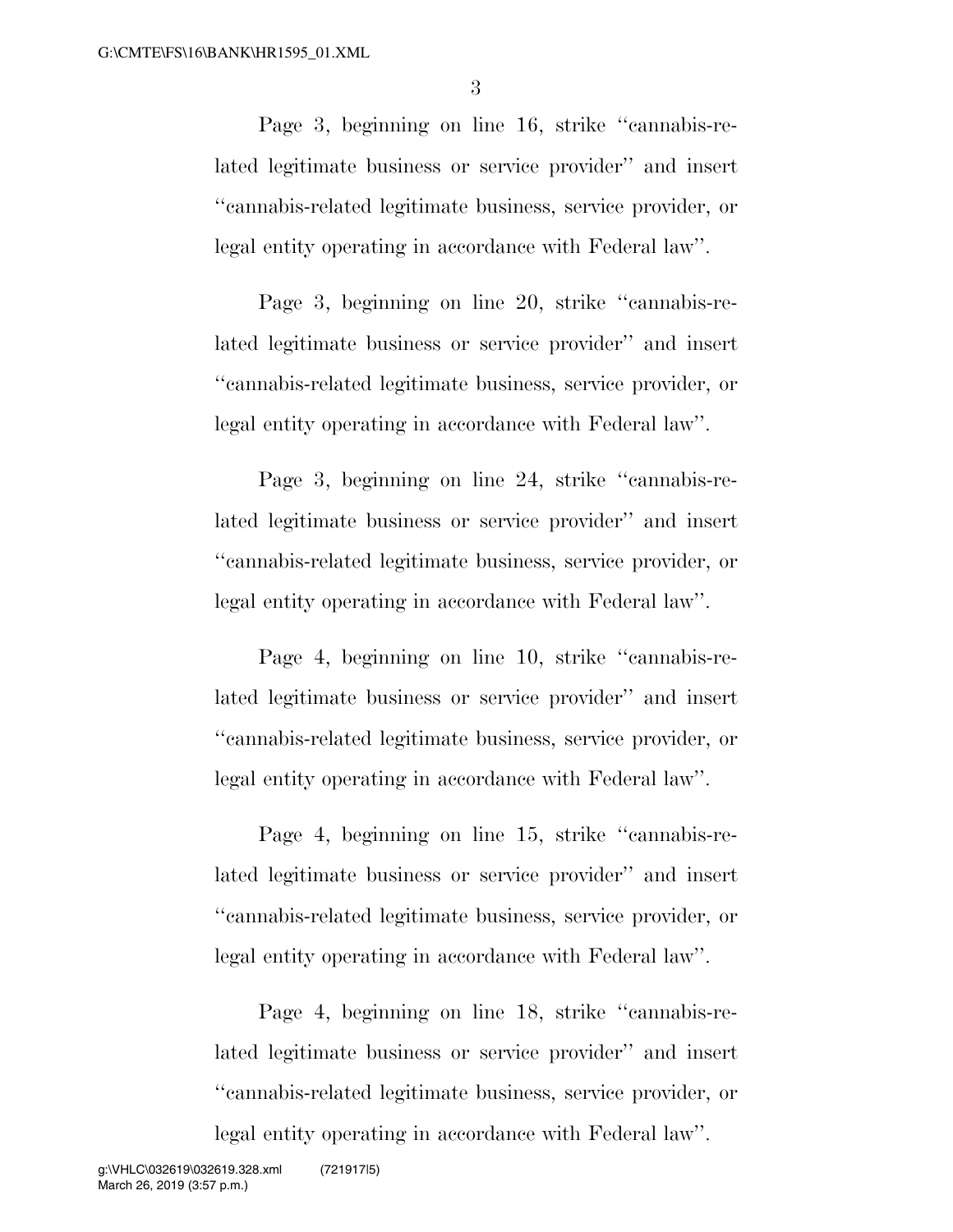4

Page 4, beginning on line 23, strike ''cannabis-related legitimate business or service provider'' and insert ''cannabis-related legitimate business, service provider, or legal entity operating in accordance with Federal law''.

Page 5, beginning on line 7, strike ''cannabis-related legitimate business or service provider'' and insert ''cannabis-related legitimate business, service provider, or legal entity operating in accordance with Federal law''.

Page 5, beginning on line 18, strike "cannabis-related legitimate business or service provider'' and insert ''cannabis-related legitimate business, service provider, or legal entity operating in accordance with Federal law''.

Page 6, beginning on line 12, strike ''cannabis-related legitimate business or service provider'' and insert ''cannabis-related legitimate business, service provider, or legal entity operating in accordance with Federal law''.

Page 6, beginning on line 15, strike ''cannabis-related legitimate business or service provider'' and insert ''cannabis-related legitimate business, service provider, or legal entity operating in accordance with Federal law''.

Page 6, beginning on line 24, strike ''cannabis-related legitimate business or service provider'' and insert ''cannabis-related legitimate business, service provider, or legal entity operating in accordance with Federal law''.